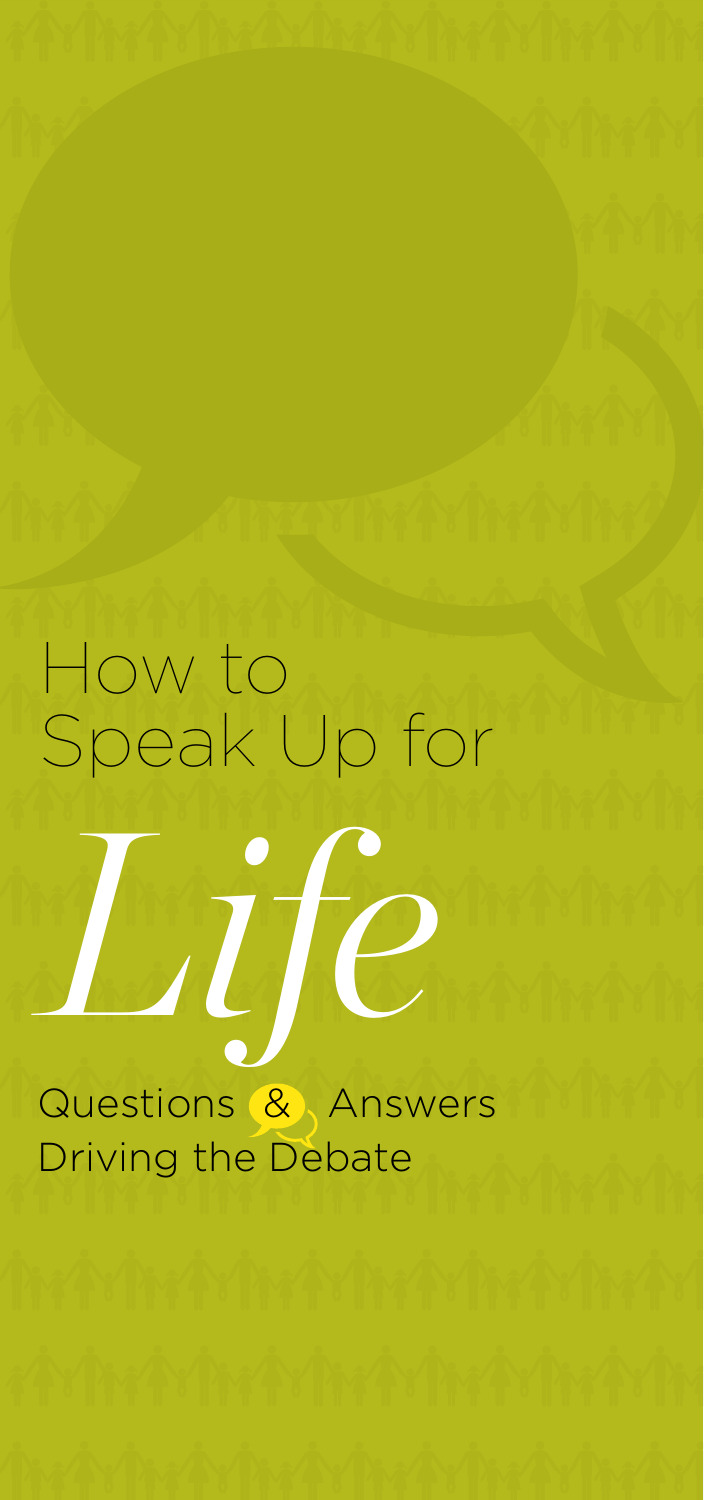## NEARLY 50 YEARS AGO,

the Supreme Court's decision in *Roe v. Wade*  essentially invented a constitutional right to abortion-on-demand in the United States. 1

Since then, millions of Americans have sought to restore protection for the right to life of every person in culture and law.

Many state laws are protecting women and restoring the dignity of both mother and child in policy; and every day, thousands of pregnancy centers are helping women and children facing difficult circumstances.

Roughly half of Americans now identify themselves as "pro-life," and strong majorities support commonsense policies to protect women from abortion's harms.

Now more than ever, we need to **explain why every human has the right to life and how abortion victimizes both mother and child.**

That's why it's important to be prepared to talk with friends, family, and co-workers about why we can protect the basic right to life and ensure the dignity and safety of all women.

People should know and share the answers to these questions:

- 1. What's wrong with abortion?
- 2. What are the consequences of abortion?
- 3. Why should government protect life?

#### What's wrong with abortion?

Abortion takes a child's life. From the moment of conception, every person is a distinct and living human being with

### Offering Hope and Compassion to Women and Children

Each year, millions of women face an unplanned pregnancy and difficult decisions under trying circumstances. Throughout the country, approximately 2,700 pregnancy centers provide counseling, information, and lifeaffirming options to women.<sup>2</sup> Pregnancy centers offer:

**n Medical Services.** Many pregnancy centers provide free or low-cost pregnancy tests, ultrasounds, prenatal services, and referrals

n **Information and Counseling.**  Pregnancy centers offer accurate information about pregnancy and fetal development, present available options, and empower women to make the best decision for their own health and their child's.

**n Continued Support.** In addition to meeting immediate needs through material support, pregnancy centers offer parenting classes and support groups for expectant mothers and fathers. Many centers also offer adoption information and referrals for birthmothers looking for loving families for their children.



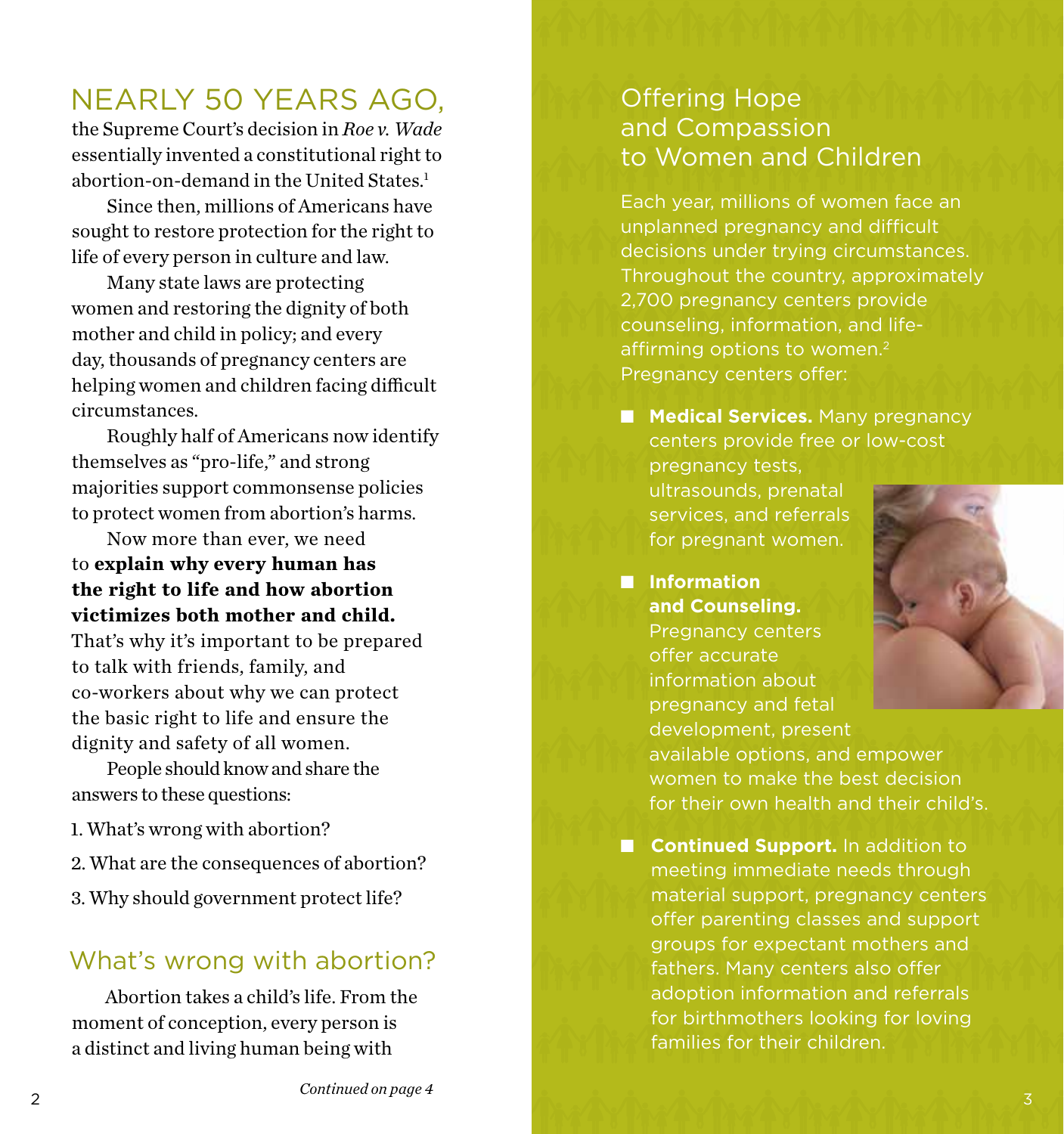intrinsic worth, who possesses the basic right to life.

Abortion harms women. Abortion poses serious short-term and long-term risks to women's physical and emotional health.<sup>3</sup>

Abortion harms all of us. It has created a culture that disregards the dignity of human life, endangers women, demeans motherhood, and denigrates men's role as fathers.

#### What are the consequences of abortion?

Legalized abortion has taken the lives of more than 60 million children since 1973. Abortion endangers women's health and safety and has sentenced countless women to physical and emotional harm.<sup>4</sup>

Every year, taxpayers are forced to subsidize the abortion industry, including Planned Parenthood—which performs about one out of every three abortions in the U.S., advocates for elective abortionon-demand, and has opposed commonsense protections for women and children.5

Today, the United States is one of only seven countries in the world—in the company of China, North Korea, and Canada—in which elective abortions are allowed after 20 weeks  $(5 \text{ months})$ <sup>6</sup>

## Why should government protect life?

All human beings have basic, natural rights—the most fundamental of these is the right to life. The right to life belongs not only to the strong and the powerful.

It belongs to all human beings regardless of age, dependency, or ability.

The government exists to protect our natural rights and has a duty to protect the weak from the strong. We all benefit when the law respects the dignity and value of *every* human life. Government should protect the right to life because it is the foundation of all other liberties.

In its 1973 opinion in *Roe v. Wade*, the Supreme Court distorted the Constitution's view of liberty by excluding the youngest and most vulnerable children from the right to life. That sweeping decision invented a constitutional right to abortion. *Roe* has been used to advocate for abortionon-demand throughout all nine months of pregnancy—a stance at odds with the majority of Americans and extreme among developed nations.7

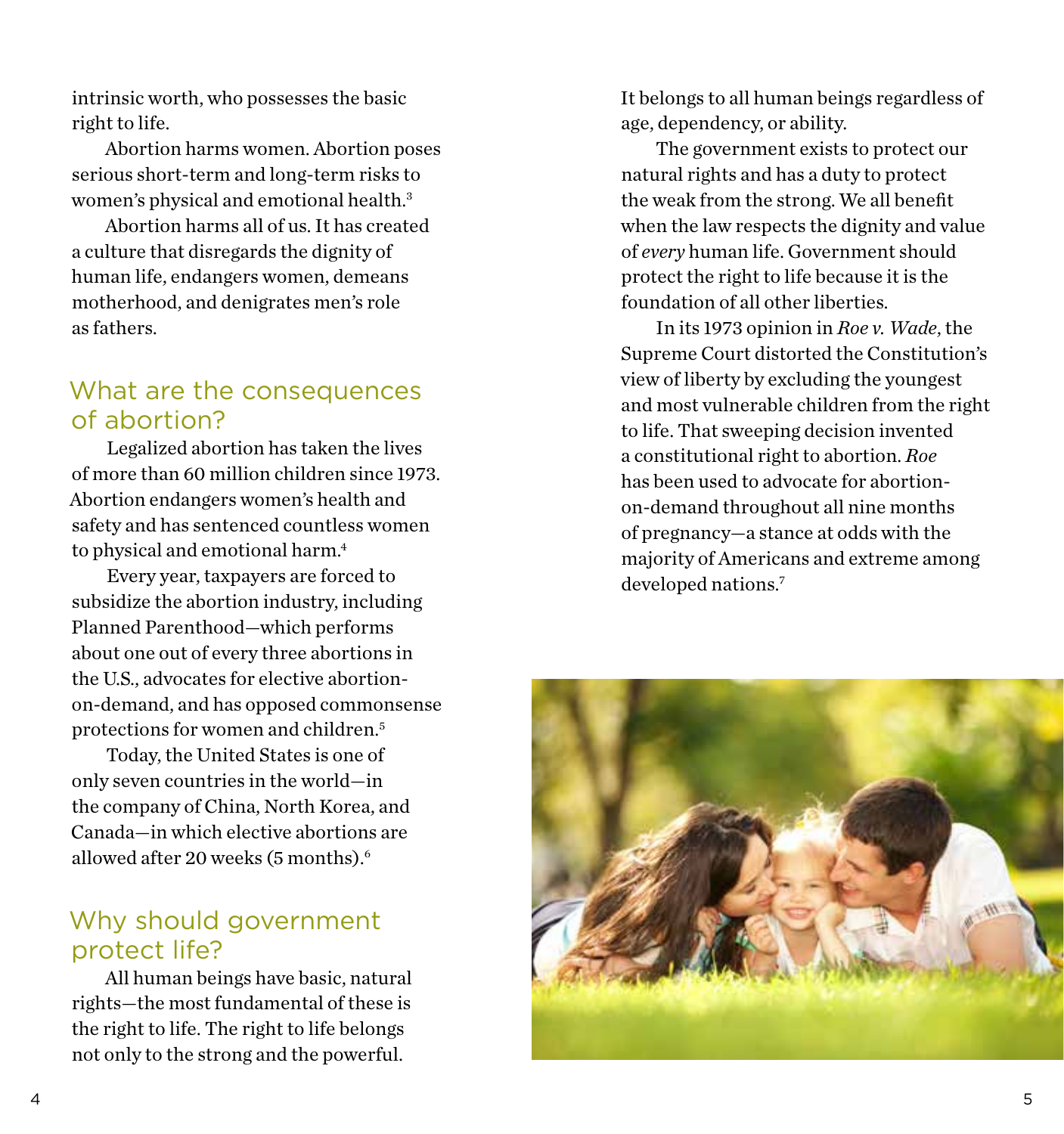## More Questions & Answers

### Aren't you sentencing women to unsafe abortions?

Supporters claim legalized, elective abortion has improved women's health.<sup>8</sup> But history tells a different story. Legalization has only given abortionists the cover of law to continue endangering women and taking the lives of children. Abortion-on-demand has harmed women through substandard care and misinformation.9

For example, in 2013, Philadelphia abortionist Kermit Gosnell was convicted of not only murdering infants born after failed abortion attempts, but causing the death of a 41-year-old woman during a procedure in his filthy, run-down clinic.

Gosnell's "house of horrors" is not an outlier in the abortion industry.<sup>10</sup> Abortion clinics across the country are under investigation for dangerous, unsanitary conditions that jeopardize women's lives and health.<sup>11</sup>

6



#### Doesn't everyone agree abortion should be legal?  $\bigcirc$

Two-thirds of Americans—including nearly 50 percent of Democrats and 70 percent of independents—believe late-term abortion should generally be illegal.<sup>12</sup> Eighty one percent oppose abortions in the third trimester—when the child can live outside the womb and women are at greater risk.<sup>13</sup> Roughly half of Americans now identify themselves as "pro-life." An increasing number of Americans oppose abortion because they've seen the harm it inflicts on women and realize the brutality of abortion to children.  $\triangle$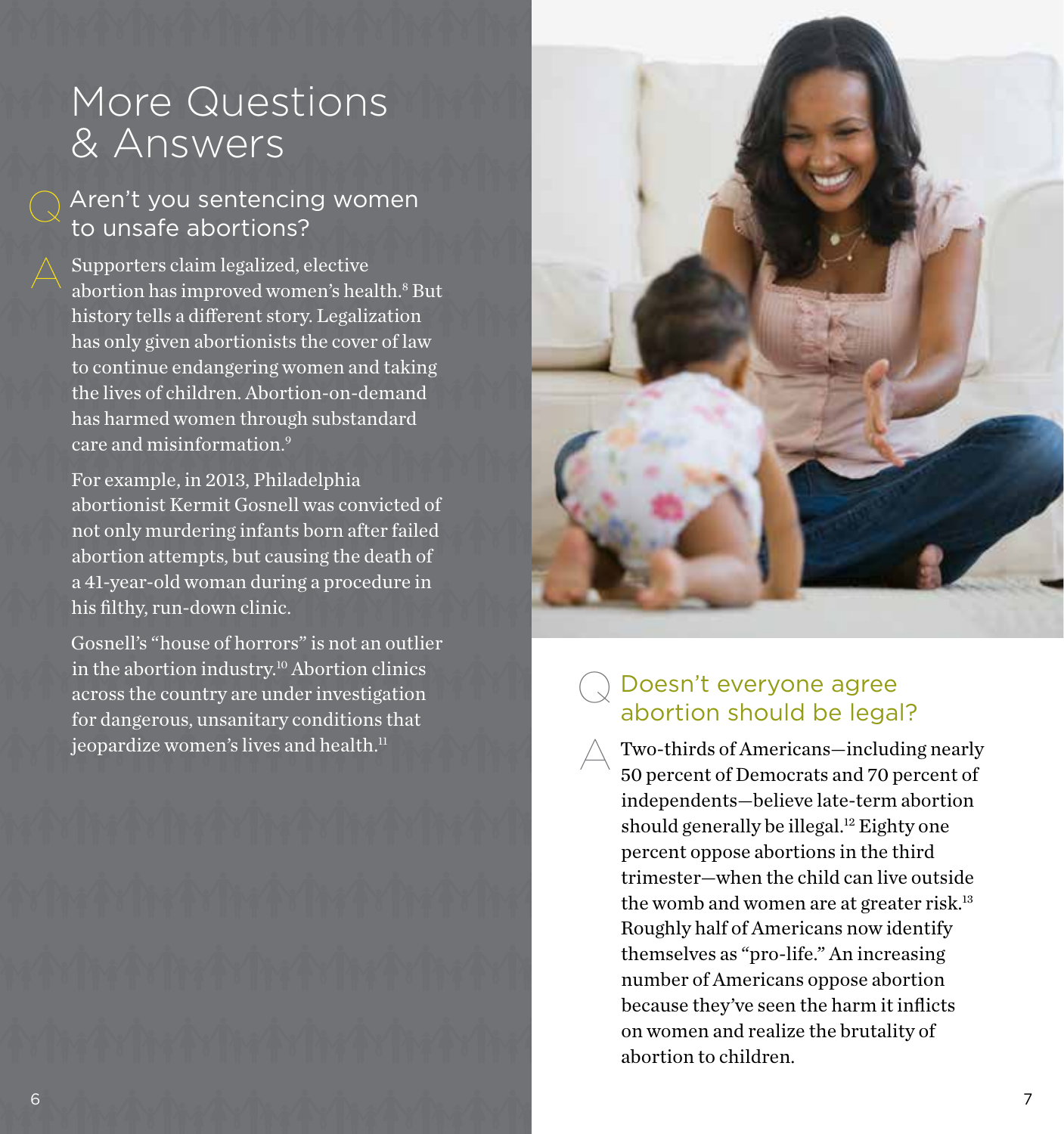

#### Don't you care about women?  $\bigcirc$

Part of caring about women's health and lives includes making sure they're informed of abortion's serious risks.

Abortion victimizes both mother and child. Medical evidence shows the significant risks of abortion: Women can suffer from serious infections, depression, and increased risks of premature birth and other dangerous complications in future pregnancies.<sup>14</sup>

Women have even been injured and died as a result of legal abortion. Tonya Reaves, a 24-year-old single mother, bled to death in 2012, after an injury caused by a botched abortion in a midtown Chicago Planned Parenthood clinic.15

Yet, many women are never told about the negative effects of abortion or what an abortion will do to their child.

Those who care about women's dignity and health should insist that women have the most accurate counseling and comprehensive care—for themselves and their children.

## Planned Parenthood— Giant of the Abortion **Industry**

- Promotes abortion at taxpayer **expense.** In one year alone, Planned Parenthood affiliates performed 354,871 abortions while receiving over \$618 million in tax dollars.16 These affiliates performed more than three million abortions over the past decade.17
- **n** Profits from abortion. Planned Parenthood has created a lucrative abortion practice. It has demanded that every local affiliate have at least one clinic that performs abortions<sup>18</sup> and has been reported to enforce abortion quotas to increase revenue.19
- **n Endangers women.** Numerous Planned Parenthood affiliates have been accused of neglecting the health and safety of patients and resisting efforts to improve safety standards.<sup>20</sup>
- Accused of financial scandals. Planned Parenthood has repeatedly been accused of potential fraud manipulating records and inflating costs to overbill government assistance programs.<sup>21</sup> In 2013, a Texas affiliate had to pay a \$1.4 million settlement for overbilling American taxpayers.<sup>22</sup>

A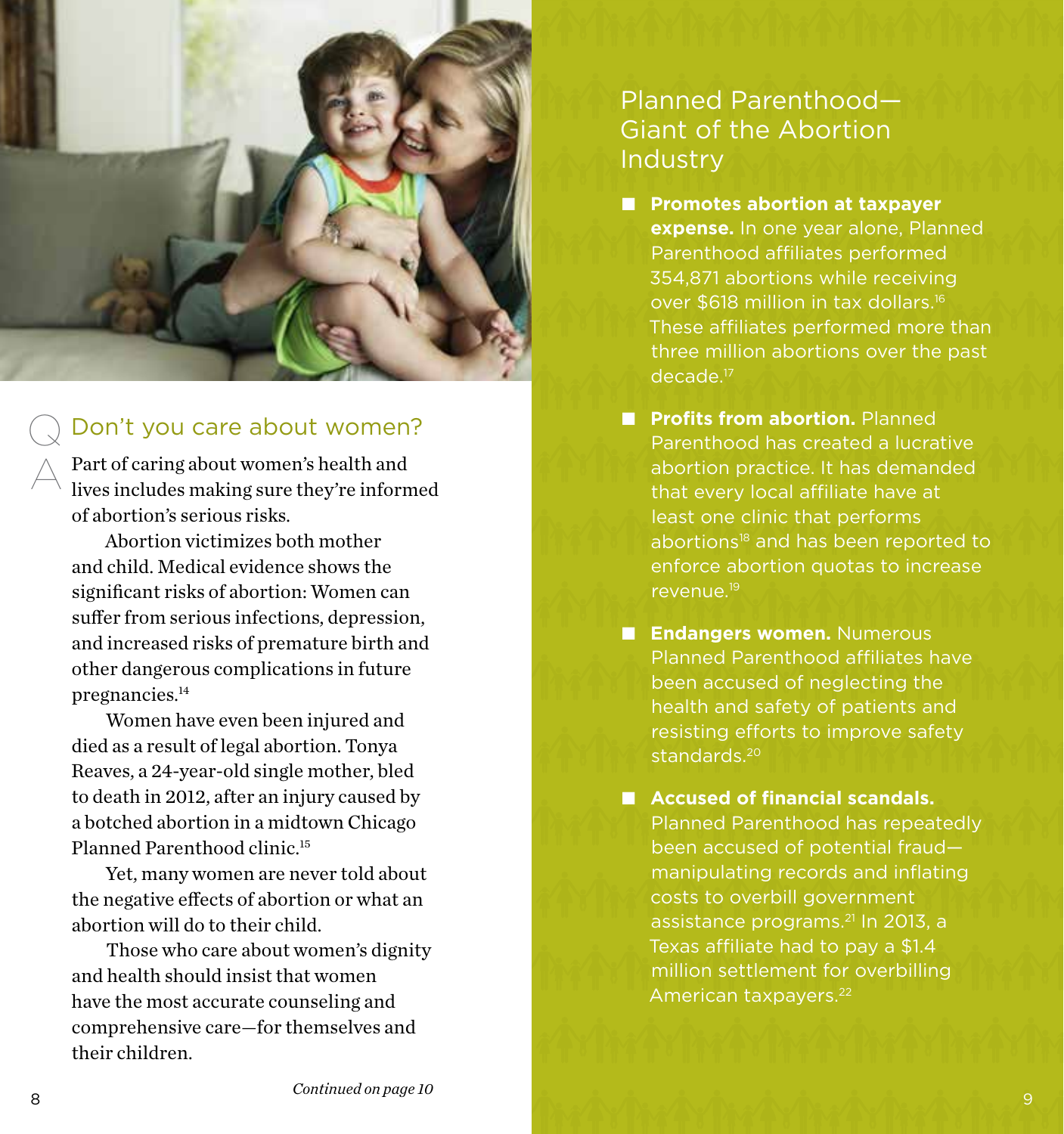Do you want to outlaw all abortion? Even in cases of rape? Aren't your views extreme?

Rape is a horrific crime that is never the fault of the victim, who deserves prompt and compassionate care.

Facing a pregnancy caused by rape is a difficult and painful situation. But abortion increases physical and emotional harm to a woman and adds another victim to an already terrible crime.

We should protect the life of every child—regardless of how he or she was conceived.<sup>23</sup>

What is extreme is using the case of rape to argue abortion should remain legal for any reason—through all nine months of pregnancy. Advocates of abortion argue for abortion-on-demand—even if performed only because the child is a girl, has a disability, or is simply inconvenient. That's not a view in line with most Americans and only increases the number of women harmed by abortion.

#### Doesn't a woman have the right to choose?  $\bigcirc$

 $\triangle$ 

Many women find themselves in complicated, painful situations that leave them with difficult choices. But when we talk about rights, we have to talk about the rights of *all* people. Every human being has the right to life—before and after birth. Nothing in the Constitution, rightly understood, prevents the government from protecting that right for everyone.

In fact, government has a duty to protect the most vulnerable in society and recognize the inherent value of all human life. We cannot exclude the youngest children from the precious right to life. We should recognize the dignity of every life by ensuring mothers have accurate information and children are welcomed in life and protected in law.

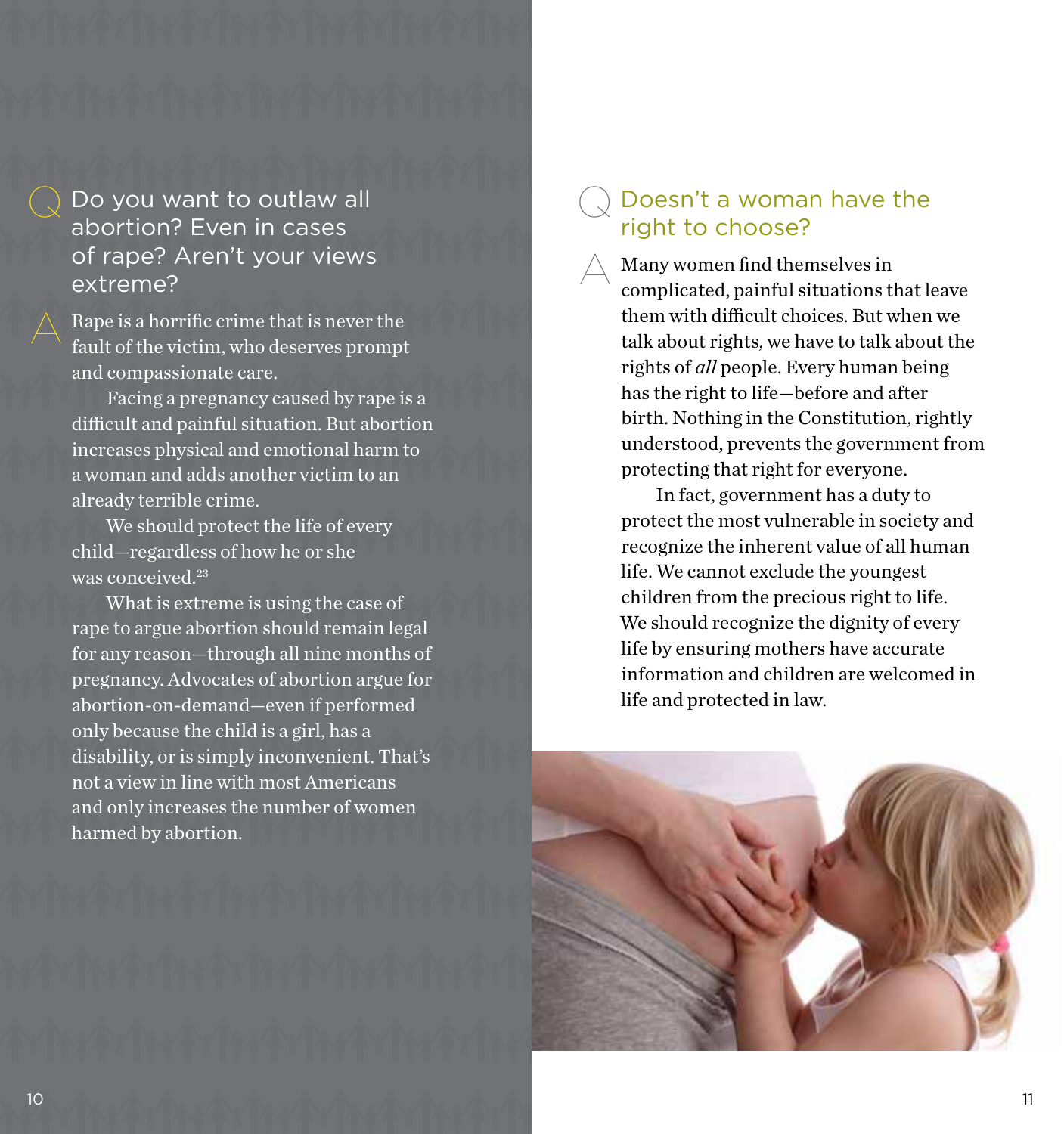#### How does America compare to other nations in terms of abortion law?  $\bigcirc$

The United States is one of only a handful of developed countries in which late-term abortions after 20 weeks—5 months—are allowed. At that stage, the child is capable of feeling pain and women are at increased risk for the negative effects of abortion.24 The United States—a country founded to protect unalienable human rights—should not deny those rights to the most vulnerable in our society. A





**Q** Men don't know what it's like to be pregnant. What gives them the right to talk about abortion?

 $\triangle$ 

Abortion is an issue that affects us all. Men are affected by abortion—by the loss of children, the harm to women they care about, and the loss of their role as fathers.

Abortion-on-demand can serve as a tool for some men to avoid committing to the mothers of their children.

But men who genuinely care about women are concerned about abortion's threat to women and recognize that both mother and child have a right to life. They acknowledge their responsibility—whether as fathers or concerned community members—to support women during difficult situations.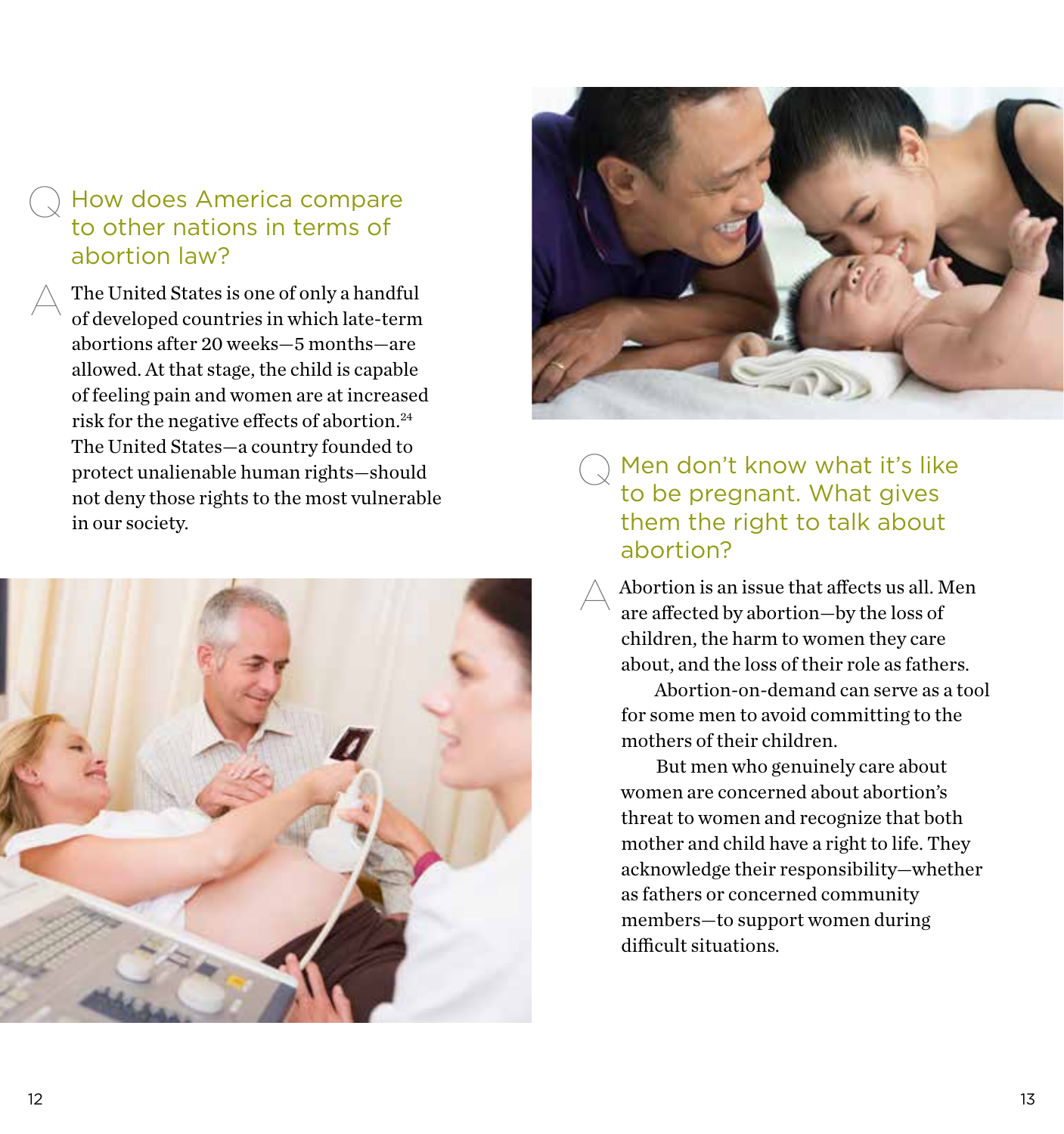**Q** You supposedly care so much about the fetus before it's born; why don't you do anything to help children after they come into this world?

Recognizing the inherent dignity of both children and women demands that we care for both people—before and after birth.25

Approximately 2,700 pregnancy centers across the country provide compassionate care to women and their children. These centers offer counseling, material support, community referrals, and medical care.

Most importantly, pregnancy centers empower women by letting them know they have real choices. Women desiring to parent can find support for expectant mothers and fathers. Birthmothers are educated on the beautiful choice of adoption. Pregnancy centers offer information on the many adoption providers who stand ready to connect birthmothers and their children with loving, adoptive families.<sup>26</sup>

#### Endnotes

- 1 Having invented a constitutional right to abortion, the Supreme Court's decision in *Roe v. Wade*  prohibited state restrictions on abortion before viability. While the Court stated that a State could impose restrictions on that right after viability, it provided that the State must permit exceptions designed to protect a woman's health. However, in *Doe v. Bolton,* a companion case that the Court said should "be read together" with *Roe,* the Court defined this exception so broadly that it essentially swallows the rule. As Clarke Forsythe, Senior Counsel at Americans United for Life explains, "Where *Roe* prevented any prohibition on abortion before viability, the *Doe* 'health' exception eliminated prohibitions after viability as well." Clarke D. Forsythe, *Abuse of Discretion: The Inside Story of* Roe v. Wade (New York: 2013).
- 2 "Pregnancy Centers Stand the Test of Time," The Charlotte Lozier Institute, 2020.
- 3 "Unsafe: America's Abortion Industry Endangers Women," Americans United for Life, 2021.
- 4 Ibid.
- 5 "The New Leviathan: How Planned Parenthood Became Abortion, Inc.," Americans United for Life, 2015.
- 6 "Gestational Limits on Abortion in the United States Compared to International Norms," The Charlotte Lozier Institute, 2014.
- 7 "Dobbs v. Jackson Women's Health Organization: An Opportunity to Correct a Grave Error," The Heritage Foundation, 2021.
- 8 "Top 10 Myths About Abortion," Family Research Council and the American Association of Pro-Life Obstetricians & Gynecologists, 2019.
- 9 "Unsafe Abortion: More Information Needed for True Informed Consent," Charlotte Lozier Institute, March 4, 2013.
- 10 "Exposing the Pervasiveness of 'Back Alley' Abortions," by Denise M. Burke, Women's Protection Project, Americans United for Life, 2013.
- 11 Ibid.
- 12 "Americans' Opinions On Abortion, Knights of Columbus/Marist Poll, 2022 .
- 13 "Historical Trends: Abortion," Gallup.